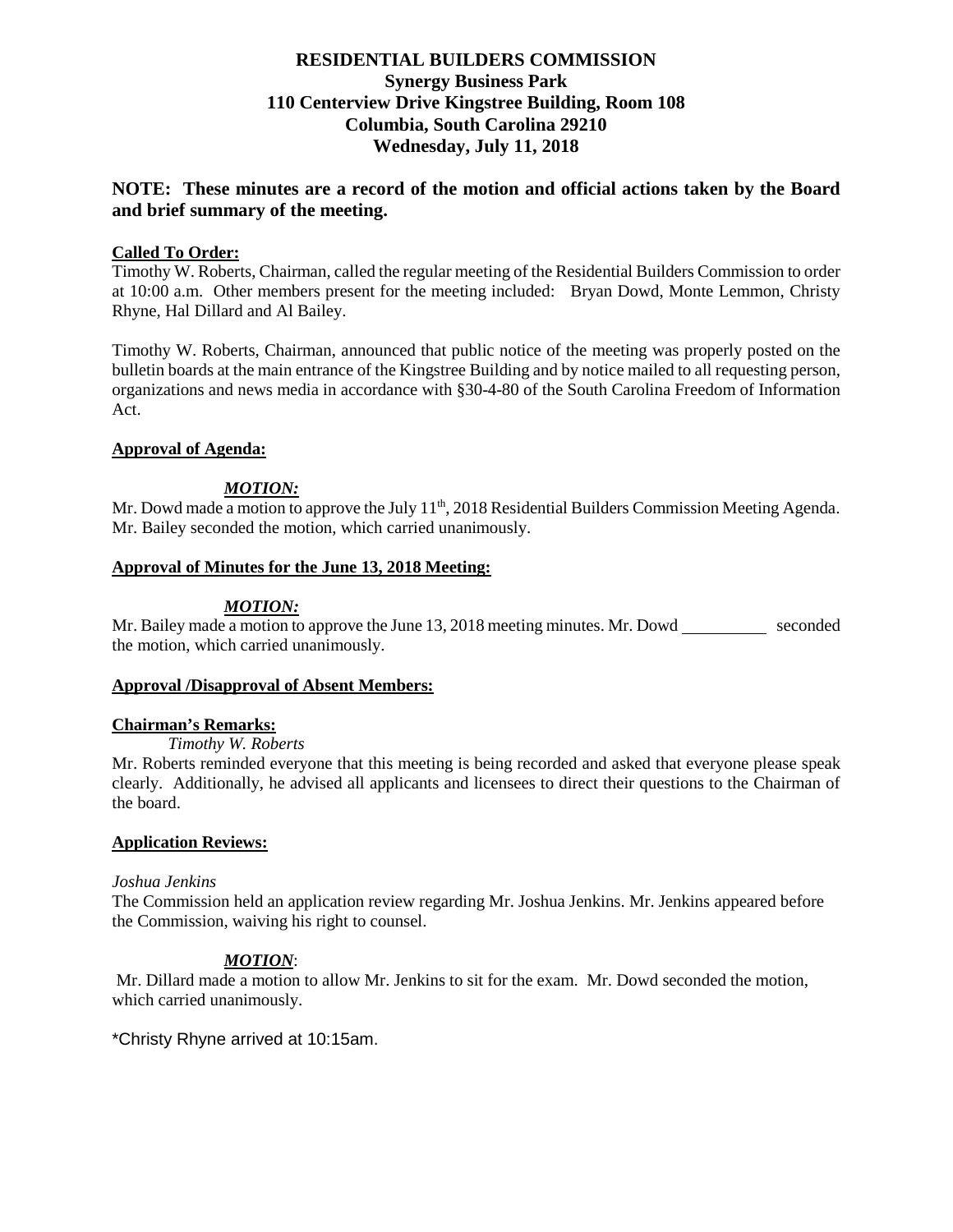Ollie R Thompson

The Commission held an application review regarding Mr. Ollie Thompson. Mr. Thompson appeared before the Commission, waiving his right to counsel.

## *MOTION*:

Mr. Bailey made a motion to allow Mr. Thompson to sit for the exam. Mr. Dillard seconded the motion, which carried unanimously.

*Homayoon Feiz* Mr. Feiz did not appear.

*MOTION*:

No motions were made.

#### *Craigory R Surrett*

The Commission held an application review regarding Mr. Craigory Surrett. Mr. Surrett appeared before the Commission, waiving his right to counsel.

## *MOTION*:

Mr. Dowd made a motion to allow Mr. Surrett to sit for the exam. Mr. Dillard seconded the motion, which carried unanimously.

*Thomas E Connor Jr* Mr. Connor did not appear. *MOTION*:

No motions were made.

#### *John M Pontieri*

The Commission held an application review regarding Mr. John M Pontieri. Mr. Pontieri appeared before the Commission, waiving his right to counsel.

## *MOTION*:

Mr. Dillard made a motion to allow Mr. Pontieri to sit for the exam. Mr. Bailey seconded the motion, which carried unanimously.

## *Mark E. Hilt*

The Commission held an application review regarding Mr. Mark Hilt. Mr. Hilt appeared before the Commission, waiving his right to counsel.

#### *MOTION*:

Mr. Dillard made a motion to allow Mr. Hilt for the exam. Ms. Rhyne seconded the motion, which carried unanimously.

## *Lekeyevincent Grant*

The Commission held an application review regarding Mr. Lekeyevincent Grant. Mr. Grant appeared before the Commission, presented a witness, Ms. Debra Tumolo, and waived his right to counsel.

## *MOTION*:

Mr. Lemmon made a motion to approve Mr. Grant's request for his specialty registration. Mr. Dillard seconded the motion, which carried unanimously.

## *Patrick D'Angelo*

The Commission held an application review regarding Mr. Patrick D'Angelo. Mr. D'Angelo appeared before the Commission, waiving his right to counsel.

## *MOTION*:

Mr. Bailey made a motion to approve Mr. D'Angelo's request for a specialty registration. Ms. Rhyne seconded the motion, which carried unanimously.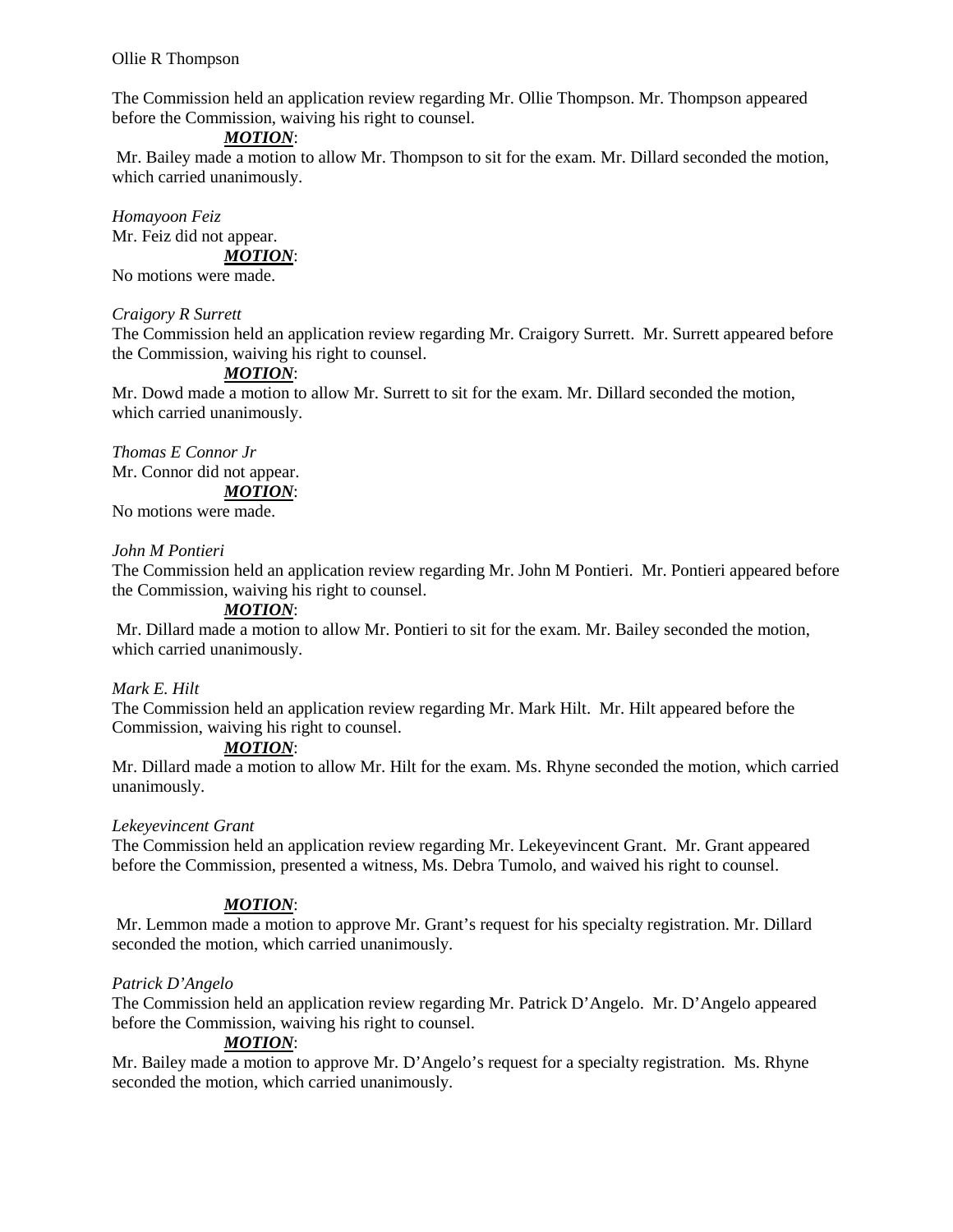## *James Matthews*

The Commission held an application review regarding Mr. James Matthews. Mr. Matthews appeared before the Commission, waiving his right to counsel.

### *MOTION*:

Mr. Dowd made a motion to enter in executive session to receive legal advice regarding Mr. Matthew's application. Ms. Rhyne seconded the motion, which carried unanimously.

## *MOTION*:

Mr. Bailey made a motion to exit executive session after receiving legal advice. Mr. Lemmon seconded the motion, which carried unanimously.

### *MOTION*:

Mr. Bailey made a motion to deny Mr. Matthews' request for a specialty registration. Mr. Dowd seconded the motion, which carried unanimously.

#### *Thomas Brent*

The Commission held an application review regarding Mr. Thomas Brent. Mr. Brent appeared before the Commission, waiving his right to counsel.

## *MOTION*:

Mr. Bailey made a motion to approve Mr. Brent's request for a specialty registration. Ms. Rhyne seconded the motion, which carried unanimously.

## *Alan S Kelley*

The Commission held an application review regarding Mr. Alan S Kelley. Mr. Kelley appeared before the Commission, waiving his right to counsel.

## *MOTION*:

Mr. Bailey made a motion to approve Mr. Kelley's request for a specialty registration. Mr. Dillard seconded the motion, which carried unanimously.

## **Final Order Hearings:**

#### *Mr. William F Shipley case # 2015-180 & 2016-729*

The Board held a Final Order hearing regarding Mr. William Shipley. Mr. Shipley was not present.

# *MOTION:*

Mr. Bailey made a motion to uphold the Hearing Officer's Recommendation with a modification to recommendation number 3 that would allow the homeowner to call on one or both of Respondent's license bonds for the specified license years up to the amount of \$15,000. Mr. Dillard seconded the motion, which carried unanimously.

## **Administrator's Remarks for Information:**

## **Board Information:**

**ODC Report – Mr. Kyle Tennis, Esq:**

*Kyle Tennis, Attorney with ODC*

Mr. Todd Bond, presented the OIE report. Mr. Todd Bond reported the number of investigations as of July 11, 2018:

**Complaints Received –** 391 **Active Investigations – 244 Closed Cases –** 422

## **OIE Report – Mr. Todd Bond:**

*Todd Bond, Chief Investigator of OIE*